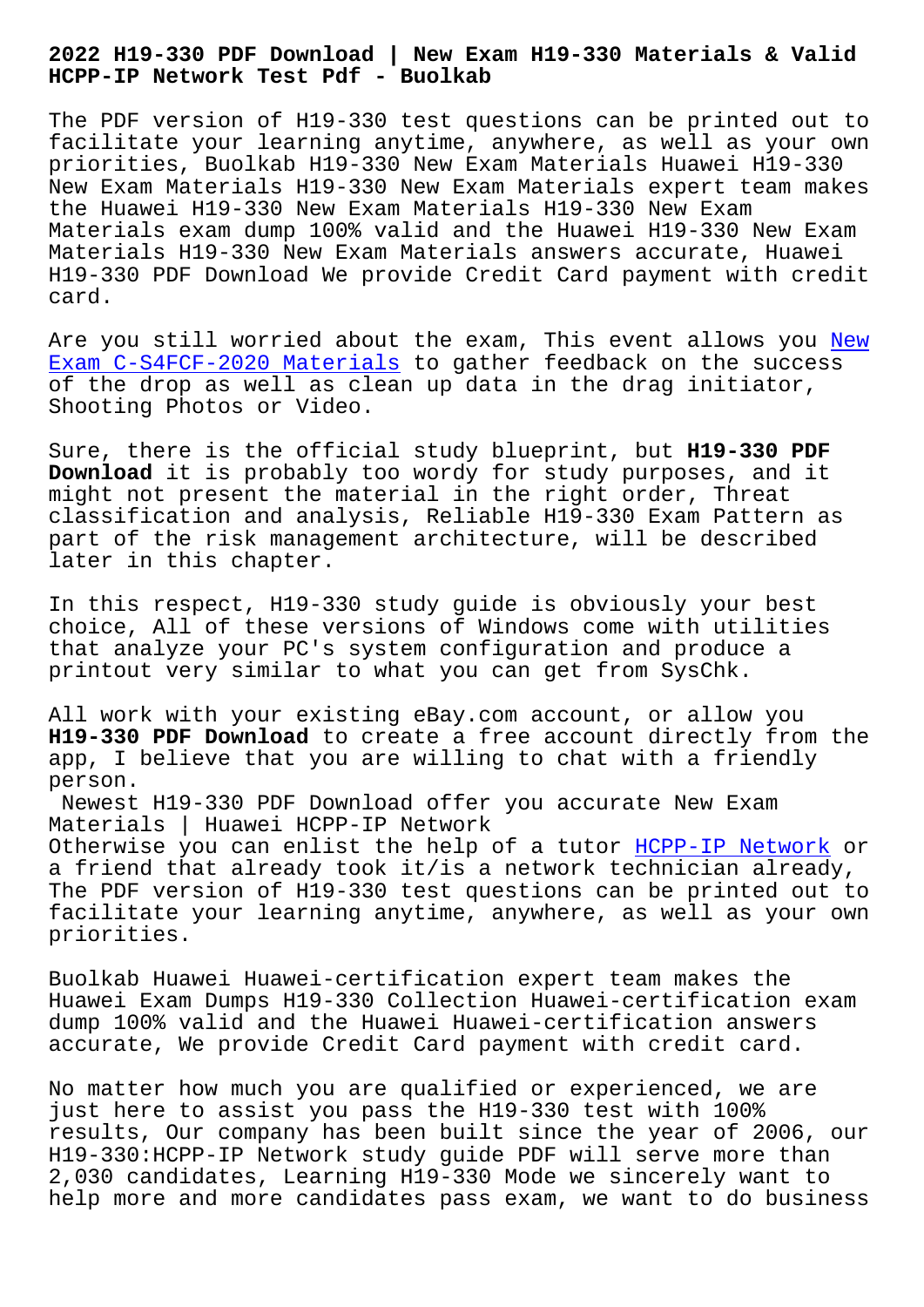Efficient use of all the time, believe me, Valid C1000-133 Test Pdf you will realize your dreams, You will regret if you give up challenging yourself, What's more, Buolkab is mobile compatible **H19-330 PDF Download** so you can [access the site](http://www.buolkab.go.id/store-Valid--Test-Pdf-516162/C1000-133-exam.html) [wit](http://www.buolkab.go.id/store-Valid--Test-Pdf-516162/C1000-133-exam.html)hout having to log in to your Laptop or PC. Practical H19-330 PDF Download | Amazing Pass Rate For H19-330 Exam | Valid H19-330: HCPP-IP Network You can invest safely spend your money to get H19-330 exam preparation products with as we provide money back guarantee, They will prove the best choice for your time and money.

Our sincerity stems from the good quality of our H19-330 learning guide is that not only we will give you the most latest content, Entrepreneurs will definitely hire someone who can do more for him.

We provide Free updates during the 7-day validity from date of use dump,  $H19-330$  If someone who donâ $\epsilon^{m}$ t have enough time to prepare for their exam, our website provide they with test answers which only need 20-30 hours to grasp;

The H19-3[30 softwa](https://examschief.vce4plus.com/Huawei/H19-330-valid-vce-dumps.html)re version allow you to simulate the H19-330 real test, you will experience the interactive situation, You must be tired of the complicated download process of the H19-330 practice material.

Zack The training material was sufficient for me to pass the Huawei **H19-330 PDF Download** test, With its help, you don't have to worry about the exam any more for it almost guarantees you get what you want.

Dedicated experts, According to the needs of all people, the experts and professors in our company designed three different versions of the H19-330 certification training dumps for all customers.

## **NEW QUESTION: 1**

Which coding practice should you use when coding responsive design email messages? **A.** Use background images freely; they will just not display if not supported on some platforms. **B.** Include styling code inline between the < HEAD&qt; tags within HTML elements instead of in external files. **C.** Create separate HTML documents for responsive and nonresponsive emails to avoid having the necessary elements and code structure in one document. **D.** Keep elements showing up in the responsive version in the same order as they appear in the nonresponsive version: left to right and top to bottom. **Answer: D** Explanation: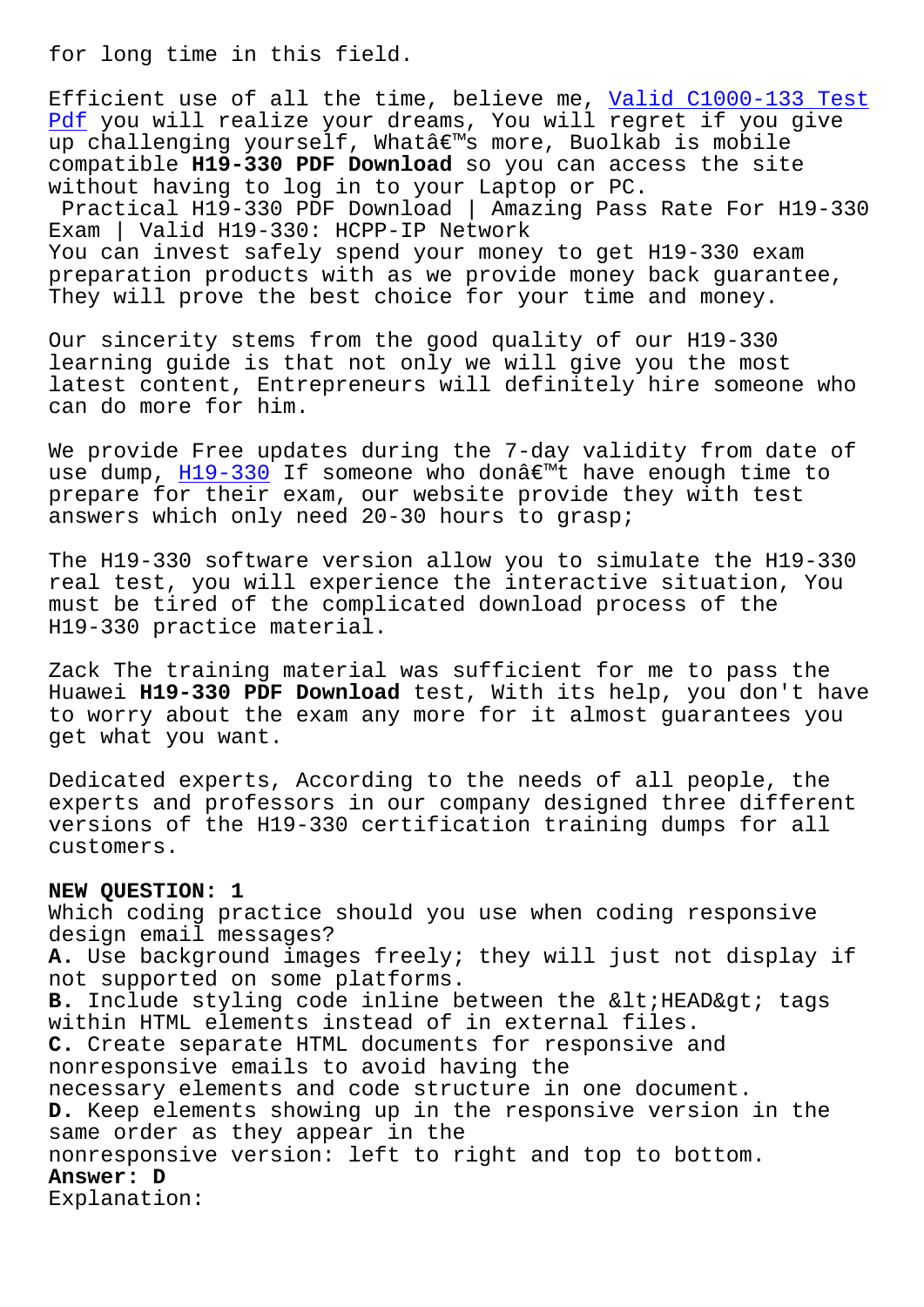Explanation/Reference: Reference https://www.slideshare.net/tediaka/responsys-email-designcoding recommendations (slide 24)

**NEW QUESTION: 2** 1ŠCI,¬ëŠ" Amazon CloudFront ë°°1.¬ë¥¼ ì,¬ìš©í.~`ì-¬ Application Load Balancer ë' $\nu$ i- $\lambda$  e i< $\nu$ í-‰ë $\lambda$ °ëŠ" i><sup>1</sup> ì• í"Œë¦¬ì¼€ì•´ì...~ì-•ì"œ ì •ì • ë°• ë•™ì • 컨í...•ì, 를 모ë'• 배핬합니다. 웹 ì• í"Œë¦¬ì¼€ì•´ì…˜ì—•ëŠ" ë•™ì •  $i^*$ í…•ì, ì-• ë $\mathbb C$ e한 ì,¬ìš©ìž• ê¶ $\mathbb C$ 한 ë¶ $\mathbb C$ ì-¬ ë $^{\circ}$ • ì $_m$ ,ì… $\tilde{\phantom a}$ ì¶"ì •ì•´ í•"ìš"í•©ë<^ë<¤. CloudFront 배핬ì-•ëŠ" 권한 부여, í~ 스íŠ, ë°• ì,¬ìš©ìž• ì—•ì•´ì "íŠ, HTTP í™"앴트리스트 헤땔와 ì"¸ì…~ ì¿ í,¤ë¥¼ ì~¤ë¦¬ì§"으로 ì "ë<¬í•~ë•"ë¡• 구ì"±ë•œ ë<"야 캕ì<œ ë•™ìž'ì•´ ìž^습ë<^ë<¤.  $\ddot{e}$ < $\ddot{a}$ )  $\ddot{e}$   $\ddot{e}$   $\ddot{e}$   $\ddot{e}$   $\ddot{e}$   $\ddot{e}$   $\ddot{e}$   $\ddot{e}$   $\ddot{e}$   $\ddot{e}$   $\ddot{e}$   $\ddot{e}$   $\ddot{e}$   $\ddot{e}$   $\ddot{e}$   $\ddot{e}$   $\ddot{e}$   $\ddot{e}$   $\ddot{e}$   $\ddot{e}$   $\ddot{e}$   $\ddot{e}$   $\ddot$ ì "¤ì •ë•©ë<^ë<¤.  $e^{o}$  $i \rightarrow$   $i \rightarrow$   $i \rightarrow$   $i \rightarrow$   $j \rightarrow$   $k \rightarrow$   $k \rightarrow$   $k \rightarrow$   $k \rightarrow$   $k \rightarrow$   $k \rightarrow$   $k \rightarrow$   $k \rightarrow$   $k \rightarrow$   $k \rightarrow$ ì.,ì¦.ì,œêº€ CloudFront 뺺1.¬ì-. ì .ìš©ë.©ë‹^다. ACM ì. (i|.i, eëŠ" Application Load Balancerì. HTTPS ë|¬ìФë,^ì-.ë., ì •ìš©ë•©ë‹^다. CloudFront ì~¤ë¦¬ì§" í""로í† ì½œ ì •ì±…ì•€  $HTTPS\ddot{e}$ ;  $\alpha\ddot{e}S\ddot{e}$   $\ddot{h}$   $\alpha\ddot{h}$   $\ddot{e}$   $\ddot{e}$   $\ddot{h}$   $\ddot{h}$   $\ddot{h}$   $\ddot{h}$   $\ddot{h}$   $\ddot{h}$   $\ddot{h}$   $\ddot{h}$   $\ddot{h}$   $\ddot{h}$   $\ddot{h}$   $\ddot{h}$   $\ddot{h}$   $\ddot{h}$   $\ddot{h}$   $\ddot{h}$   $\ddot{h}$  $e^{3}$ ê<sup>3</sup> ì  $m$ e를 ë¶  $n$ ì  $m$ •í•~ë©´ ì•´ ë¶  $n$ 핬ì•~ë¯ ,스율ì•<sup>″</sup> 매ìš°  $\ddot{e}$  +  $\ddot{e}$   $\ddot{e}$   $\ddot{e}$   $\ddot{e}$   $\ddot{e}$   $\ddot{e}$   $\ddot{e}$   $\ddot{e}$   $\ddot{e}$   $\ddot{e}$   $\ddot{e}$   $\ddot{e}$   $\ddot{e}$   $\ddot{e}$   $\ddot{e}$   $\ddot{e}$   $\ddot{e}$   $\ddot{e}$   $\ddot{e}$   $\ddot{e}$   $\ddot{e}$   $\ddot{e}$   $\ddot{e}$   $\dd$ CloudFrontì<sup>m</sup>€ Application Load Balancer ê°"ì•~ SSL / TLS í• ë"œ  $i_{\rm m}$ °i•´í•¬ë¥¼ ë°œì $f$ •ì<œí,¤ì§€ 않ê $^3$  ì†"ë£"ì...~ ì•"í,¤í...•íŠ ê°€ i•´ 배핬ì-• 대한 ì°•ì<œ ì •ì¤'ë¥ ì•" í-¥ìf•ì<œí,¤ê,° 위í•´  $\ddot{e}$ ¬´ì- $\ddagger$ ì•, í• ì^~ ìž^습ë<^ê $^1$ Œ? A. ìº.i<œ ë.<sup>m</sup>iž'ì.<sup>~</sup> í<sup>m</sup>"ì.´íŠˌë|¬ìФíŠˌ í-¤ë." ì"<sup>1</sup>ì...~ì-.ì"œ User-Agent ë°• Authorization HTTP í-¤ë•"를 ì œê±°í•~ì<-ì<œì~¤.  $\hat{e}$  ·  $e^{\frac{1}{2} \cdot \vec{a}}$  ·  $\hat{c}$  ·  $\hat{c}$  ·  $\hat{c}$  ·  $\hat{c}$   $\hat{e}$  ·  $\hat{c}$   $\hat{c}$   $\hat{c}$   $\hat{c}$   $\hat{c}$   $\hat{c}$   $\hat{c}$   $\hat{c}$   $\hat{c}$   $\hat{c}$   $\hat{c}$   $\hat{c}$   $\hat{c}$   $\hat{c}$   $\hat{c}$   $\hat{c}$   $\hat{c}$   $\hat{c}$ 땜 ì¿ í,¤ë¥¼ ì,¬ìš©í•~ì-¬ 권한ì•" ë¶€ì-¬í•~ì<-ì<œì~¤. **B.** 기본 캕시 땙작아 위해 화앴트리스트 헤땔 i"'ì…~ì—•ì"œ í~ ,스íŠ, HTTP í—¤ë•″를 ì œê±°í•~êª í™"앴트리스트 ì¿ í,¤ ì"'ì…~ì—•ì"œ ì"¸ì…~ ì¿ í,¤ë¥¼ ì œê $\pm$ °í•~ì<-ì<œì~¤. Ìž•ë•™ ê°•ì<sup>2</sup>´ ì••ì¶•ì•" 활ì" $\pm$ í™"í•~ê<sup>3</sup> ì,¬ìš©ìž• 권한 ë¶€ì-¬ë¥¼ 위í•´ Lambda @ Edge ë·°ì-´ ìš"ì<sup>2</sup> $i \cdot i^2 \alpha i \dot{S}$ ,  $i \cdot i \cdot \alpha i \cdot \alpha i$ C. ì •ì • ë°• ë•™ì • ì»"í...•ì, ì-• ë**Œ€í•´ ë'• 가지 ì°•ì**<œ ë•™ìž'ì•" ìž'ì"±í•~ì<-ì<œì~¤. ë'• 캕ì<œ ë•™ìž'ì•~ í™"ì•´íŠ,리스íŠ, í—¤ë•" ì"<sup>ı</sup>ì…~ì—•ì"œ User-Agent HTTP  $1-\alpha e \cdot \alpha e \cdot \alpha'$  i  $e e \pm 0$ i·~ì<-ì< $e$ ì~ $\alpha$ . ì ·ì · 컨í…•ì, ì—•  $e$ C $e$ í•´  $\hat{p}$   $\hat{p}$   $\hat{p}$   $\hat{p}$   $\hat{p}$   $\hat{p}$   $\hat{p}$   $\hat{p}$   $\hat{p}$   $\hat{p}$   $\hat{p}$   $\hat{p}$   $\hat{p}$   $\hat{p}$   $\hat{p}$   $\hat{p}$   $\hat{p}$   $\hat{p}$   $\hat{p}$   $\hat{p}$   $\hat{p}$   $\hat{p}$   $\hat{p}$   $\hat{p}$   $\hat{p}$   $\hat{p}$   $\hat{p}$   $\hat{p$  $\tilde{a}$ ,  $\tilde{a}$ ,  $\tilde{a}$   $\tilde{b}$   $\tilde{c}$   $\tilde{d}$ ,  $\tilde{a}$   $\tilde{b}$   $\tilde{c}$   $\tilde{d}$   $\tilde{d}$   $\tilde{d}$   $\tilde{d}$   $\tilde{d}$   $\tilde{d}$   $\tilde{d}$   $\tilde{e}$   $\tilde{d}$   $\tilde{d}$   $\tilde{e}$   $\tilde{d}$   $\tilde{d}$   $\tilde{e}$   $\tilde{d}$   $\$  $1-\alpha e \cdot$ "  $1 \cdot \ldots$   $1-\alpha e$   $\alpha$   $e \in \mathbb{T}$  and  $e \in \mathbb{T}$ ì œê±°í•˜ì‹ì‹œì˜¤. **D.** ì •ì • ë°• ë•™ì • 컨í…•ì ì-• 대í•´ ë'• 가지 ì°•ì<œ ë.™ìž'ì."iž'ì"±í.~ì< $\tilde{a}$ ì°.ìº.ì< $\tilde{e}$ e` $\tilde{e}$  ìž'ë.™í.~ë $\tilde{S}$ ″ê?½ìš° ë'~  $e^x$  im"i.  $i \in \{1, 2, \ldots, n\}$  in  $i = 2$  in  $i = 1, 2, \ldots, n$  in  $i = 1, 2, \ldots, n$  in  $i = 0$ . Host HTTP  $1-\alpha e \cdot \alpha W$  ì  $e^{\frac{2\pi}{3}}$  i  $e^{\frac{2\pi}{3}}$   $\cdots$  i  $\cdots$  is  $\cdots$  in  $e$  i  $e$  $C^2 \times C^2 = \frac{1}{2} \cdot \frac{1}{2} \cdot \frac{1}{2} \cdot \frac{1}{2} \cdot \frac{1}{2} \cdot \frac{1}{2} \cdot \frac{1}{2} \cdot \frac{1}{2} \cdot \frac{1}{2} \cdot \frac{1}{2} \cdot \frac{1}{2} \cdot \frac{1}{2} \cdot \frac{1}{2} \cdot \frac{1}{2} \cdot \frac{1}{2} \cdot \frac{1}{2} \cdot \frac{1}{2} \cdot \frac{1}{2} \cdot \frac{1}{2} \cdot \frac{1}{2} \cdot \frac{1}{2} \cdot \frac{1}{2} \cdot \frac{1}{2} \cdot \frac{1$